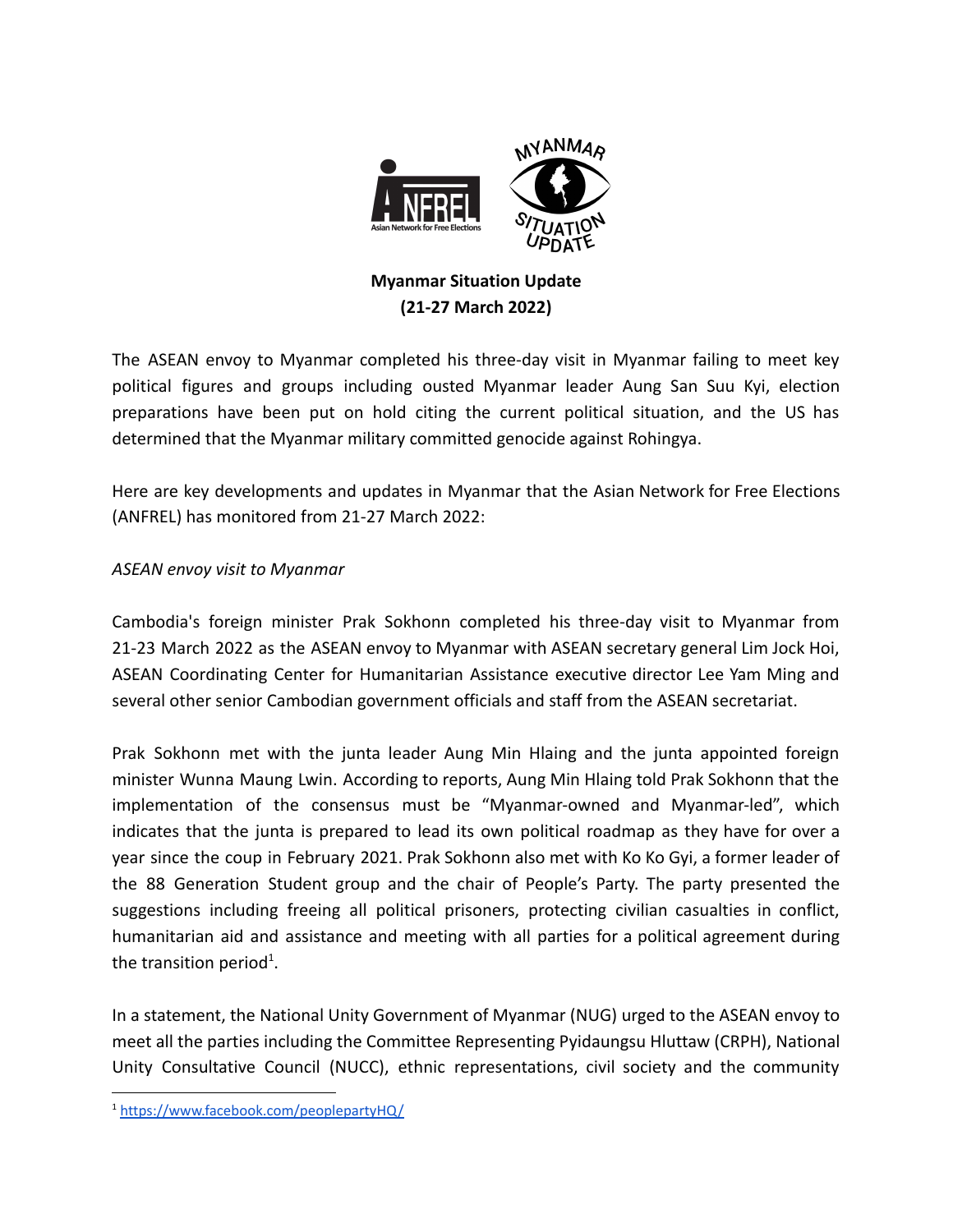leaders in Myanmar. The Union Minister for Foreign Affairs of NUG also said that it is unclear how meetings with junta representatives will lead to resolve the issues but the NUG nevertheless reaffirmed its cooperation with ASEAN<sup>2</sup>. Aung Kyi Nyunt, a member of the Central Executive Committee (CEC) of the National League for Democracy (NLD), said the ASEAN special envoy's visit to Myanmar did not offer any breakthroughs in the country's ongoing crisis<sup>3</sup>.

Ahead of the envoy's visit, the Myanmar Peace Process Steering Team (PPST) said that the envoy's proposed meeting with them has been canceled as the envoy has no time to meet with the team. The media also reported that his planned meeting with the Shan Nationalities League for Democracy (SNLD) appeared to be canceled as there is no information on whether the meeting took place as scheduled. The junta refused the envoy's request to meet ousted Myanmar leader Aung San Suu Kyi, saying it is not possible to meet her while her trial is ongoing<sup>4</sup>.

## *Election preps put on hold*

The junta-appointed Union Election Commission (UEC) has informed its sub commissions across the country to stop the preparations to hold an election due to the current political situation in the country, according to reports. Earlier, the UEC instructed the sub commission to prepare the voter lists to hold an election in the future<sup>5</sup>.

The Shan National League for Democracy (SNLD) said there is no change in the party's decision not to report the junta-appointed UEC's request even amid the threat of abolishing the party. According to the junta-appointed UEC member Khin Maung Oo, UEC has informed NLD and SNLD twice to report on party finances which they failed to present. The UEC said legal actions will be taken against the two parties as per the decision of the management committee meeting of the election commission members<sup>6</sup>.

#### *US says Myanmar military committed genocide against Rohingya*

At the US Holocaust Memorial Museum, US Secretary of State Antony Blinken announced the US has determined that the military of Myanmar committed genocide and crimes against

<sup>2</sup> <https://twitter.com/ZinMarAungNUG/status/1505902881727295495?t=p9Y5l2fSzP0GRqcnHQVyDw&s=19>

<sup>3</sup> <https://www.myanmar-now.org/en/news/asean-envoys-myanmar-trip-unsuccessful-leading-nld-member-says>

<sup>4</sup> <https://www.bangkokpost.com/world/2283942/asean-envoy-says-urged-restraint-from-myanmar-military->

<sup>5</sup> <https://www.facebook.com/thanlwintimes9/posts/3684419251682564>

<sup>6</sup> <https://www.facebook.com/thanlwintimes9/posts/3689855107805645>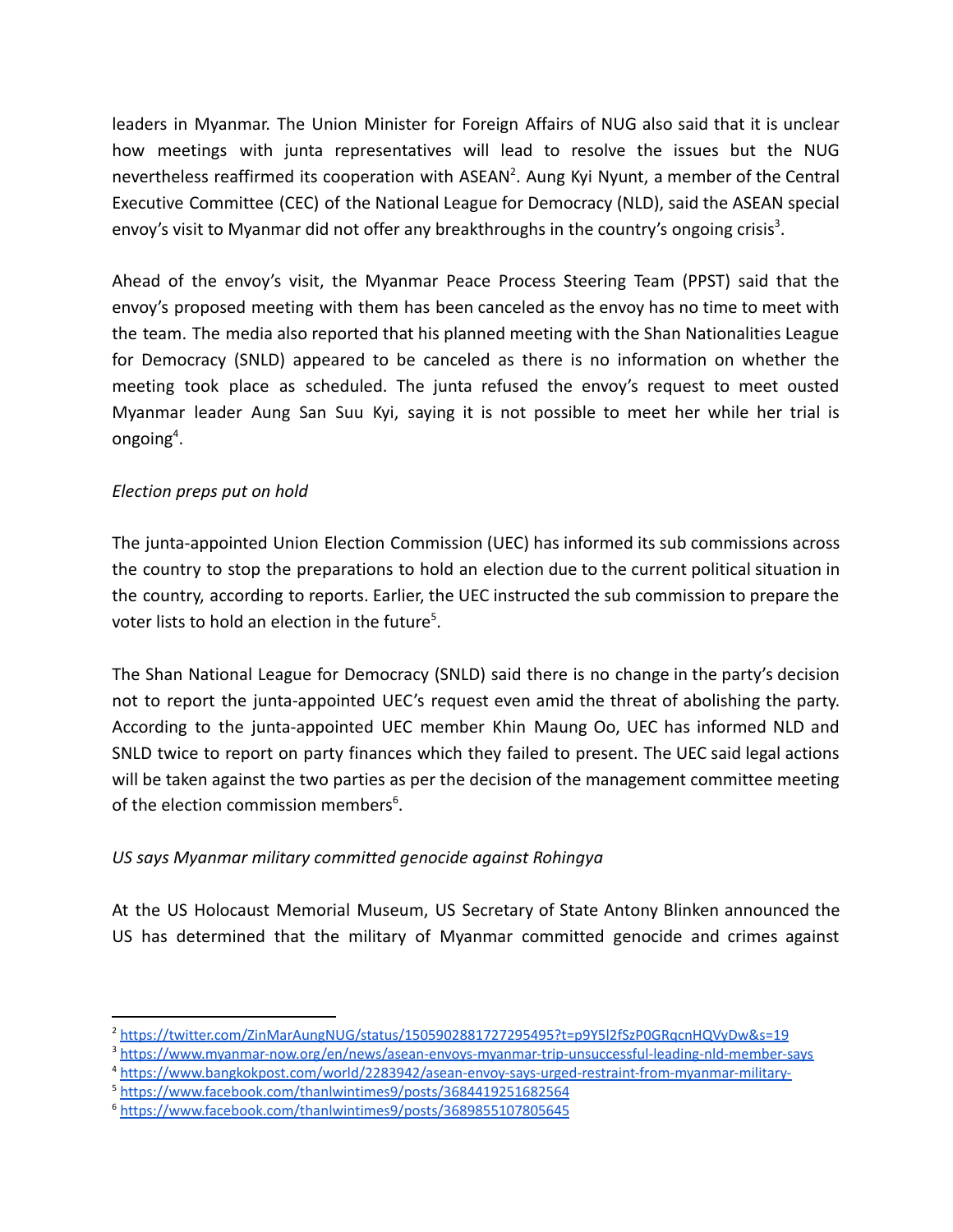humanity against Rohingya population in 2016 and 2017. He also announced nearly a million dollars in additional funding to the Independent Investigative Mechanism for Myanmar<sup>7</sup>.

#### *Other developments*

On Myanmar Armed Forces day, the High Representative on behalf of the European Union and the Foreign Ministers from 21 countries, in a statement remembered the people killed and displaced by violence over the last year in Myanmar including people killed on Myanmar armed forces day alone one year ago in 2021 during the countrywide protests. Further, they also urged all parties to immediately stop the sale or transfer of arms, military equipment, material, dual-use equipment and technical assistance to Myanmar<sup>8</sup>. The United Kingdom also sanctioned two individuals and three companies responsible for supplying the Myanmar military with weapons and equipment<sup>9</sup>.

The Norwegian telecom company Telenor announced the completion of the sale of Telenor Myanmar to the Lebanese investment firm M1 and Shwe Byain Phyu, a local firm connected to the Myanmar military. It is also said the company has received USD 50 million at closing and the remaining USD 55 million shall be received over the next five years<sup>10</sup>. Rights groups and Myanmar civil society organizations have been advocating Telenor to hold the transaction claiming the transfer of Telenor will put the millions of Myanmar citizens' privacy at risk. Reports also say that the junta leader's daughter will have a stake in the company as Khin Thiri Thet Mon has invested in Shwe Byain Phyu that will have a controlling 80% stake of Telenor's operations<sup>11</sup>.

A total of 20 Myanmar journalists have been convicted for incitement under the Myanmar penal code Section 505 (a) with the recent conviction of four journalists. Section 505 (a) criminalizes publishing or circulating "any statement, rumor or report, with intent to cause, or which is likely to cause fear or alarm to the public or to any section of the public.<sup>12</sup> Among the convicted journalists are Myanmar Thandawsint (Myanmar Herald) reporter Ye Yint Tun, Kamayut Media editor Hanthar Nyein and Mizzima editor Than Htike Aung<sup>13</sup>.

As of 25 March 2022, the Assistance Association for Political Prisoners (AAPP) recorded that 1,707 people have been killed by the junta since the coup. There are 9,930 people currently

<sup>12</sup> <https://www.facebook.com/105546281608409/posts/334011525428549/>

<sup>7</sup> <https://edition.cnn.com/2022/03/21/politics/blinken-myanmar-genocide-designation/index.html>

<sup>9</sup>[https://www.gov.uk/government/news/uk-announces-new-sanctions-against-myanmar-military-ahead-of-myanma](https://www.gov.uk/government/news/uk-announces-new-sanctions-against-myanmar-military-ahead-of-myanmar-armed-forces-day) [r-armed-forces-day](https://www.gov.uk/government/news/uk-announces-new-sanctions-against-myanmar-military-ahead-of-myanmar-armed-forces-day) <sup>8</sup> <https://www.canada.ca/en/global-affairs/news/2022/03/joint-statement-on-armed-forces-day-in-myanmar.html>

<sup>11</sup>[https://www.irrawaddy.com/news/burma/junta-chiefs-daughter-acquires-slice-of-telenors-myanmar-operation](https://www.irrawaddy.com/news/burma/junta-chiefs-daughter-acquires-slice-of-telenors-myanmar-operation.html) <sup>10</sup> <https://www.telenor.com/media/newsroom/announcement/sale-of-telenor-myanmar-completed/index.page>

<sup>13</sup> <https://www.rfa.org/english/news/myanmar/journalists-sentenced-03232022164625.html>